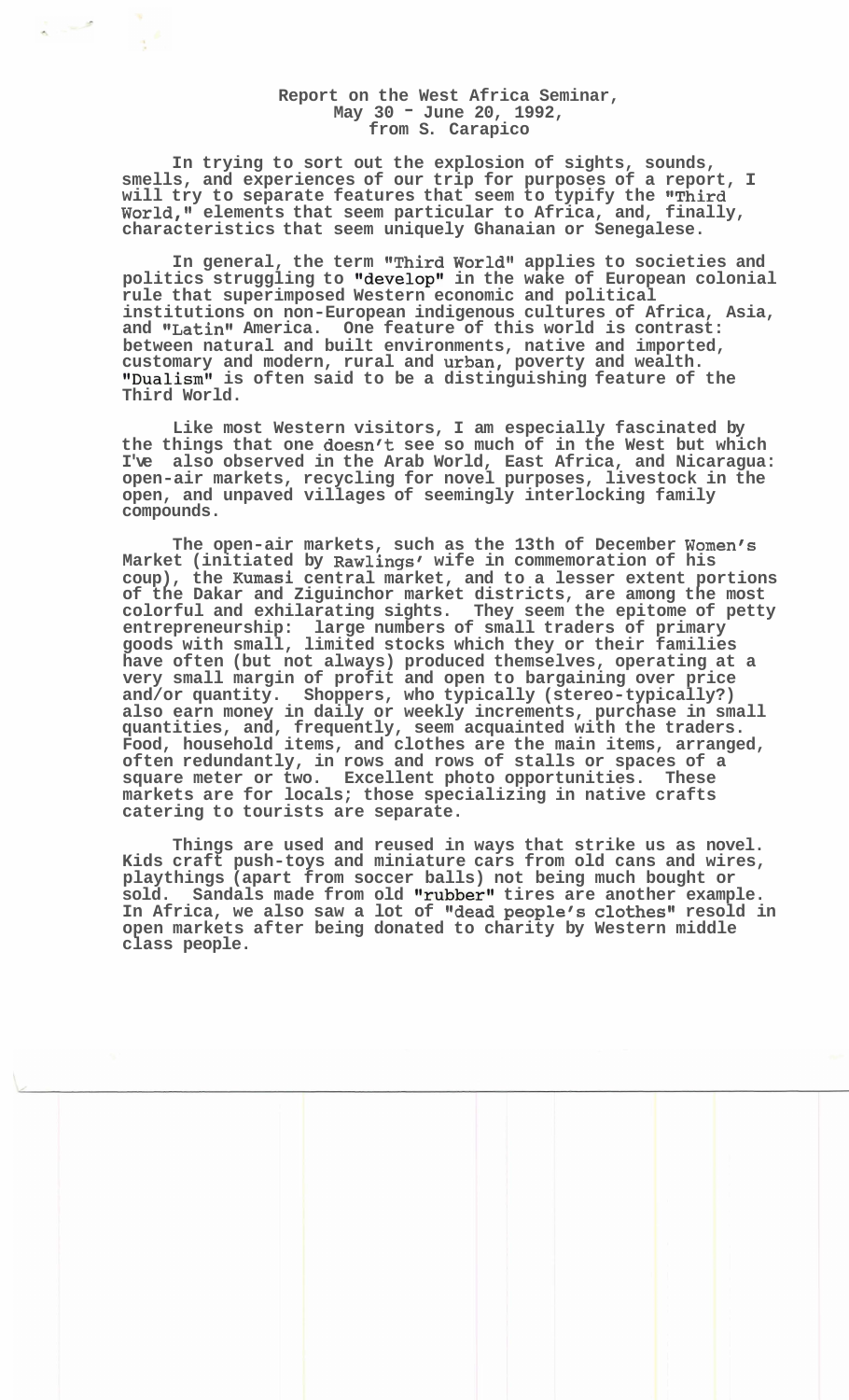Livestock, especially sheep and goats ("small ruminants") **and chickens, which graze or scratch and therefore cost very little to feed but provide fairly regular milk or eggs as well as occasional meat, are evident not only in villages and along country roads but also in urban neighborhoods. These markets,**  re-used goods, and animals are mostly part of an "underground" economy that does not show up on national accounts or GNP/capita **figures.** 

**The same seems to be true of village economic life**  villages built in "traditional" style and usually lacking modern **services like electricity and running water. Although some people, especially men, presumably have jobs or businesses elsewhere, livestock and small-scale farming produce food for either direct consumption or direct sale. The level of material comfort is very rudimentary by our standards, and has a slightly romantic quality because despite their poverty folks live very close to nature.** 

On the other hand, there's also plenty that is modern  $-$  the **luxury air-conditioned hotels we stayed in, cars and service stations, universities, international banks and businesses, medical facilities, airports, etc. Except when catering to foreigners, even the modern sector** - **say, colleges, branch banks, and hospitals** - **are a rather shabby imitation of Euro-American institutions. They lack glamour.** 

[And a personal note <sup>-</sup> although filth and parasites lurk in **the more rustic environments, my own mishaps just beyond the Labadi Beach and Teranga Hotels make these seductively luxurious havens seem to represent a special danger located at their periphery, at the juncture of the most modern and comfortable facilities with raw nature and poverty.]** 

**The two most significant things that seemed particularly African, or say West African, are first, a multicultural society unified by colonial experience, and, second, the trans-Atlantic slave trade. A third striking feature of West Africa is dress,**  especially women<sub>s fashion.</sub>

**On one level, West Africa is not a culture but a diversity of historically and geographically related yet still quite unique cultures each with identifiable languages, customs, institutions,**  and consciousness. I will say a bit more about this in **discussing Ghana and Senegal separately, but for the most part I think I developed more of an appreciation for the fact of African cultural diversity rather than for the unique cultural attributes of the various sub-groups we encountered. The partial exception**  here is the Asante, Ghana s strongest and most politically viable **and visible sub-culture, revealed to us through some lectures, performances, and tours, including sessions at Lagon and Kumasi universities; and Senegalese Islamic culture, which is for me a variation on a familiar theme.**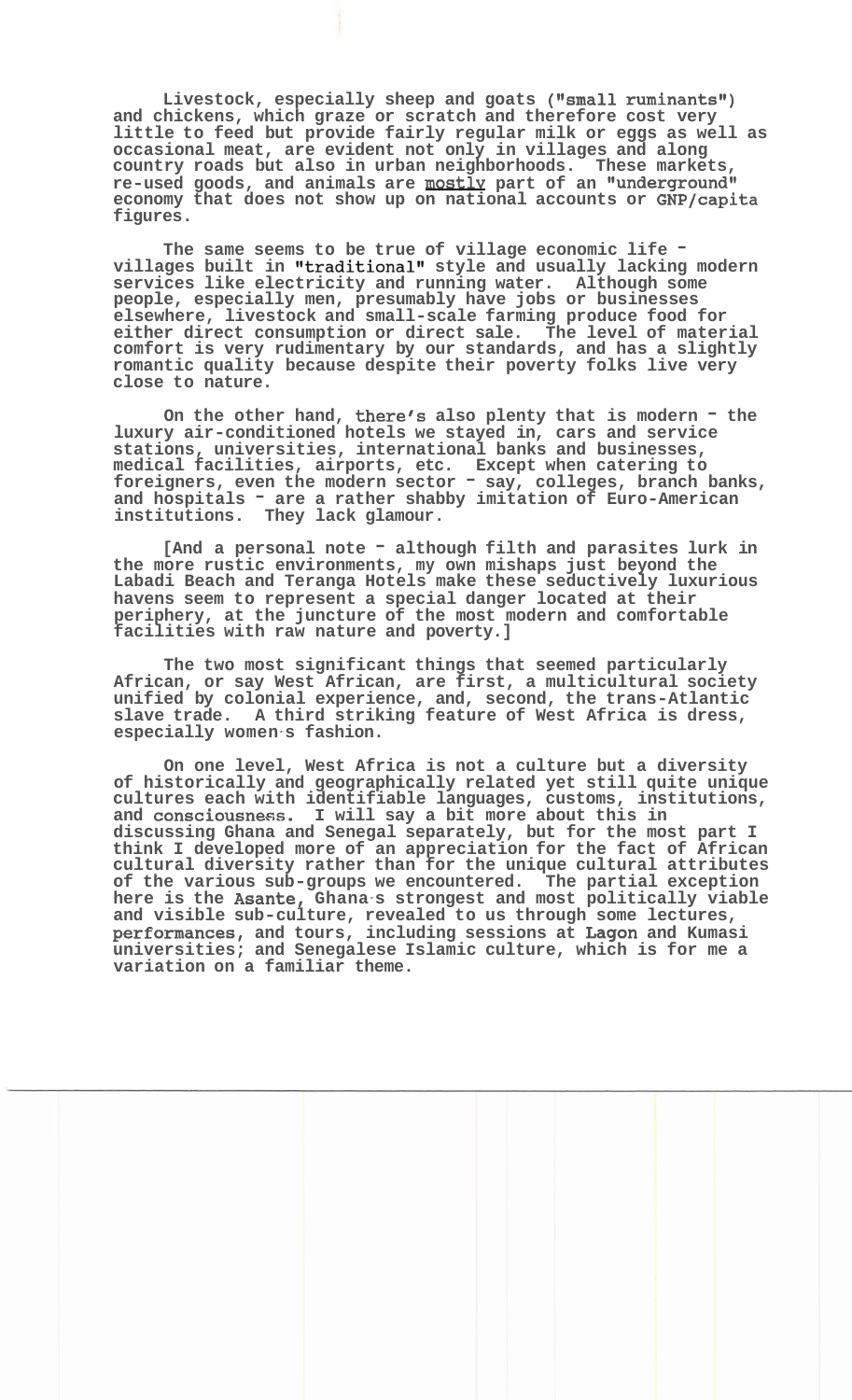**The colonial experience is significant in that it created**  "nation-states" out of diverse polyglot cultures and, **particularly striking to our group, gave each new state a European lllingua franca." Some of our most poignant discussions with local intellectuals concerned the role of English or French,**  respectively, as the language of "high" culture and politics **especially, the language for writing and for formal education. This struck me as one of the most critical differences between West Africa and the Arab countries (although, upon reflection, Francophone North Africa provides a midpoint on what turns out to be a spectrum): for although most Arab states are also arbitrary, even artificial creations of colonial (Ottoman** & **European) conquest, a common language with a proud literary tradition offers a unity and continuity of civilization that seems absent in West Africa. The questions of national, cultural, and even (for the educated) personal identity remain to be resolved.** 

**One very visible aspect of West African cultural identity, perhaps strongest in Francophone Senegal and the Ivory Coast, is fashion. None of us tired of admiring what women (and men) were wearing** - **fine damask cloths in brilliant yet tastefully matched colors, cut and designed in updated versions of African styles,**  sometimes with Parisian flourishes or flounces: **African yet also modern and fashionable, worn with great panache and equally striking haute couture African hairstyles and, often, real gold (or silver) jewelry. Like all fashion, African clothes reflect social class** - **the well-to-do sport the finest fabrics and embroidery. Uniquely African are the matching baby wrap and the custom of all women attending a wedding or other ceremony to dress in the same fabric (which may be of European or local manufacture). Since our return I read an article on Senegalese fashion (Deborah Heath, American Ethnoloaist 19:1:92) that confirmed my suspicion that women's (and, one suspects, men's) dress styles have become more African since independence.** 

**Then there's the slave trade. The most noteworthy piece of architecture we encountered was the Portuguese-built seaside fortress at El Mina, Ghana, a slave-trading post. Although its authenticity is in question, the slave-house of Goree Island off Dakar is also probably the best-known tourist attraction in**  Dakar is also probably the best-known tourist attraction in<br>Senegal. Despite <sup>-</sup> or, perhaps, because of <sup>-</sup> the fact that most of us had visited the "import" stations in Jamestown, both sites **were ghoulish and disturbing in the historical memories they conjure up. Still, several of our group, learning of internal West-African slavery before Europeans began exporting Africans to the Americas, wondered why there was such focus on trans-Atlantic slave trade. I offer three comments on this issue. First, though scarcely justifiable, intra-African slave trade was part of a local military history that was less racist and, especially, less stable and hierarchical than the American trade: different groups conquered and enslaved each other, and at least a couple of times slaves revolted and formed dynasties that ruled former masters. Secondly, whereas slavery was a conduit for intra-**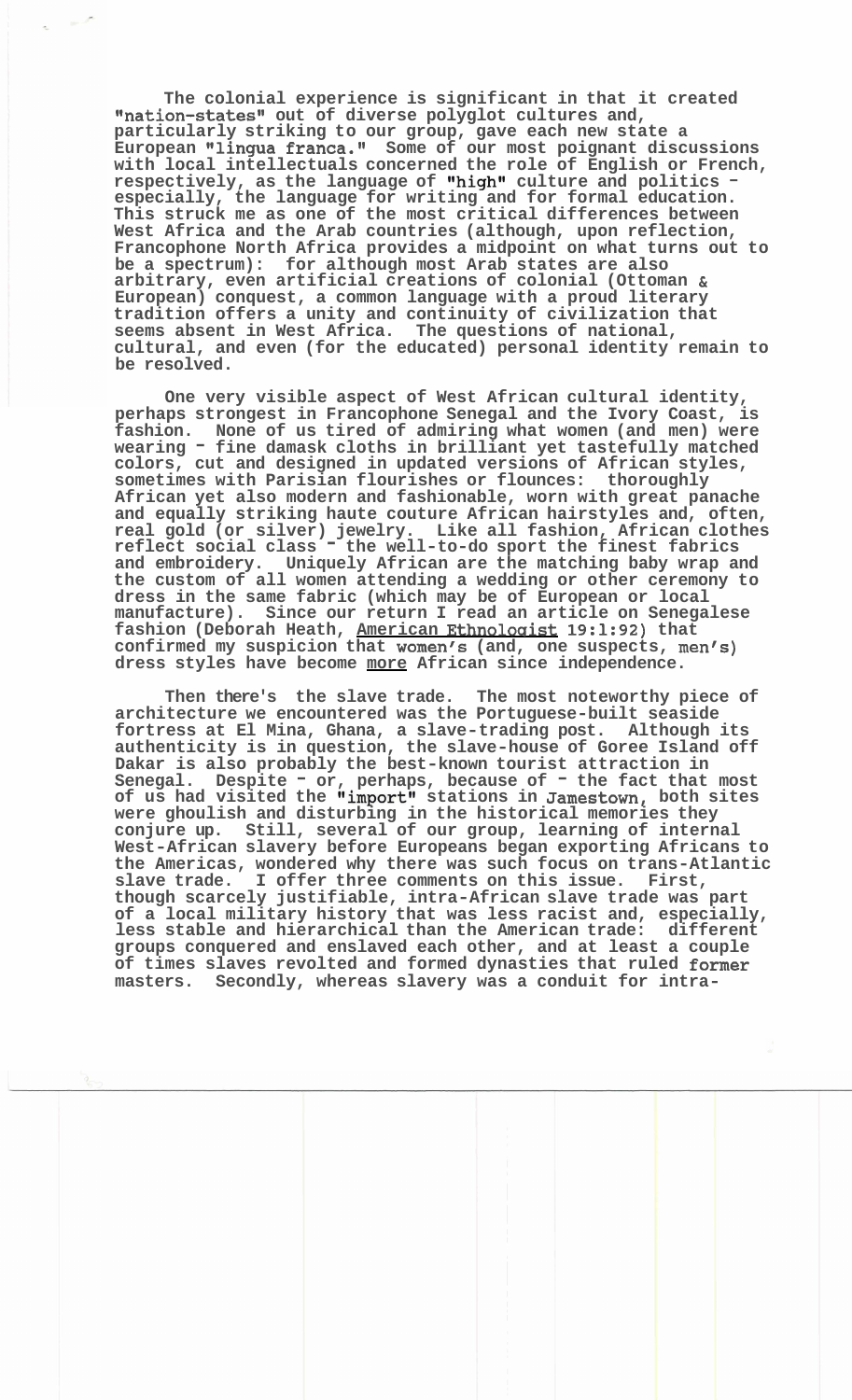**regional population and labor exchange, the Atlantic slave trade represented large-scale depopulation of the able-bodied youth of West Africa. Lastly, and perhaps most importantly, the Atlantic slave trade is a major phenomena in American history, the key to African-American history, and the only thing most Americans know about African history. These sites, therefore, are of extraordinary significance to tourists. Although there were also local visitors to these sites, we did not discover whether or how they were important in African history. By analogy, Britain, Spain, and France are more important to American history than the US is to theirs.** 

 $\sim$ 

**Finally, Ghana and Senegal are different places. The four most visible contrasts are the natural environment, the colonial legacy, urban culture, and religion. Ghana is closer to jungle, and Senegal to desert. Therefore animal husbandry is limited in**  Ghana, and farming combats forest to produce tropical crops cassava and plantain <sup>-</sup> whereas Senegalese farmers are herders and millet-growers facing encroachment of the desert. This has other millet-growers facing encroachment of the desert. **implications for material culture, including thatched huts as opposed to mud brick construction. I was also very struck by the odd planting patterns along Ghanaian highways: fields were rarely**  skelter among wild growth and along the shoulder of the road. **(perhaps because of land tenure problems?) English influence in Ghana and French influence in Senegal permeate modern culture with respect to language, literature, education, consumer tastes, currency (the cidi, tied to sterling, versus the CFA or Central African Franc), military and bureaucratic organization, etc.** 

**Accra and Dakar, both seaside cities, are very different. Accra is spread out in circles, with few structures over two floors, somewhat village-like, whereas Dakar has a central high- rise section laid out in a grid and surrounded by suburbs. Dakar, with a larger resident expatriate and second-or-third- generation community of Europeans and Arabs, is far more cosmopolitan. This implies Western-style consumer satisfaction like ice cream parlors** - **but also brings urban pathos in the form of beggars, hawkers, and thieves. Ironically, or at least inversely, of the two provincial towns we visited, Kumasi, the old capital of the Asante kingdom, in Ghana's mountain interior, was more urban and urbane than Ziguinchor, center of the coastal Casamance region of southern Senegal, which was like a giant village of long, wide, dusty streets not unlike Red Sea towns.** 

**Ghana is largely Christian, with a minority of animists who revere nature and the forest, and many of the same sects we have in the U.S.** - **Methodist, Presbyterian, Mormon, Catholic, Baptist, Episcopal, etc. There is a Muslim majority in Senegal. Various differences flow from this: churches as opposed to mosques in the built environment, Sunday vs. Friday as the day off, Christian holidays and services in contrast to Islamic daily**  prayers, preachers and priests rather than "brotherhoods." But **each religion is also indigenized, with animist traditions in**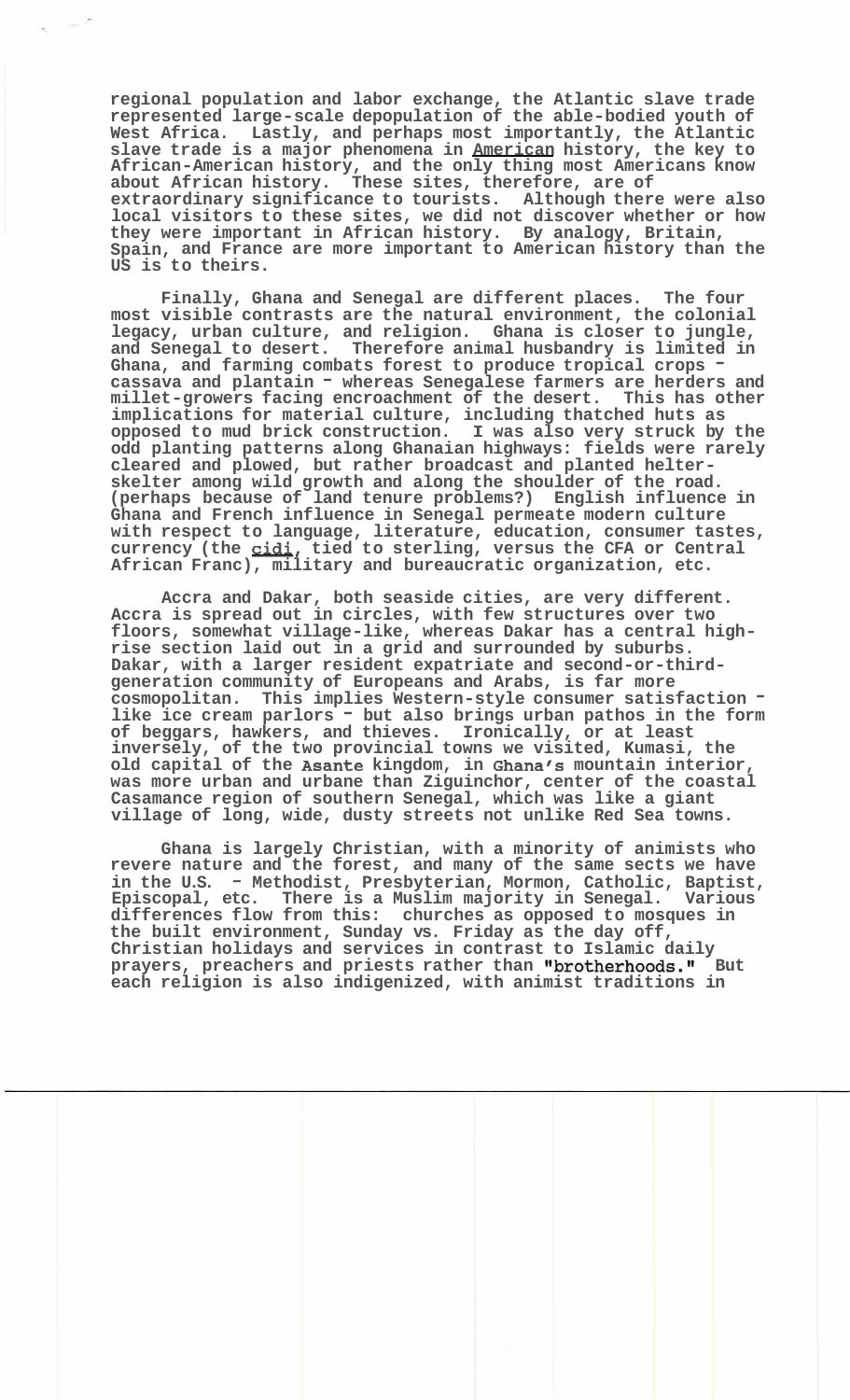**Ghanaian Christianity and Senegalese interpretations of Islam. We arrived in Dakar during the feast of Tabaski. The city seemed too big for its inhabitants, many of whom were presumably in their ancestoral villages for the festivities. Rather stupidly, I initially failed to recognize Tabaski as 'Id al-Adha, though I ought to have recognized because it coincides with the hajj (and we had encountered Pakistani hajjis going from Mauritania to Mecca at the airport). I was confused by the name and by the emphasis on slaughter as sacrifice rather than feast, and the onthe-street drying of bloody skins, both very un-Yemeni. Most Senegalese women wear something on their heads, but so do Ghanaians, and if anything the Senegalese are sexier. Many Senegalese can read or recite Quranic passages, and use Islamic greetings and blessings, but cannot speak or understand Arabic.** 

**Our two women guides, Anna and Mamie, were my most memorable acquaintances. Although neither was typical, each helped form the images we brought from their countries. Anna, 23, a native Twi (Asante) speaker officially secretary to**  Sunseeker Tours/Ghana but assigned to us virtually round-the-clock, is bright, pretty, slightly plump, eager to please, **dresses in heels and either a skirt-and-blouse or fitted and flounced dress out of locally manufactured African cloth, lives alone in a small employer-supplied flat. She prefers white to black Americans. She gave me a carved statue of a woman, a miniature Asante stool, and local fabric to make a dress from, and the other women shifts of Ghanian material. I gave her earrings and a silk shirt. Mammie, 25, was the most beautiful woman Ephraim ever saw open a soda bottle with her teeth, from Ziguinchor but actually raised in the Arab World where her brother and/or uncle had been Mauritanian ambassador to Morocco, Egypt, Kuwait, etc. and whose best language seemed to be modern standard Arabic but who also spoke Wolof, French, English, and her mother's tribe's language. Her mother was a radio translator of Saudi programming into Wolof, who spoke like Saudi for-export religious propaganda (stilted classical Arabic) and was raising funds to found an Islamic school. Mamie invited us for beer and Youssou N'Dour videos at her brother's and a large rice pilaf lunch at her mother's, and gave me a cast-off Casamance outfit. When we met her she was wearing leggings, a tank top, and a gold jacket; when we left she was wearing a midnight blue embossed linen men's style full-length Senegalese grande boubou, rather Arab in cut and embroidery, with matching pants. Her good clothes were in Kuwait, where she is studying translation at K.U.**  She thinks African men are "like animals." I gave her my **sunglasses.** 

**This is more than I intended to write, yet excludes interesting, exciting, important interviews, art and dance exhibitions, the traditional medicine laboratory, the Rennie sisters' contributions, and so much more. Others, I hope, will have recorded details of these memorable events and observations.**